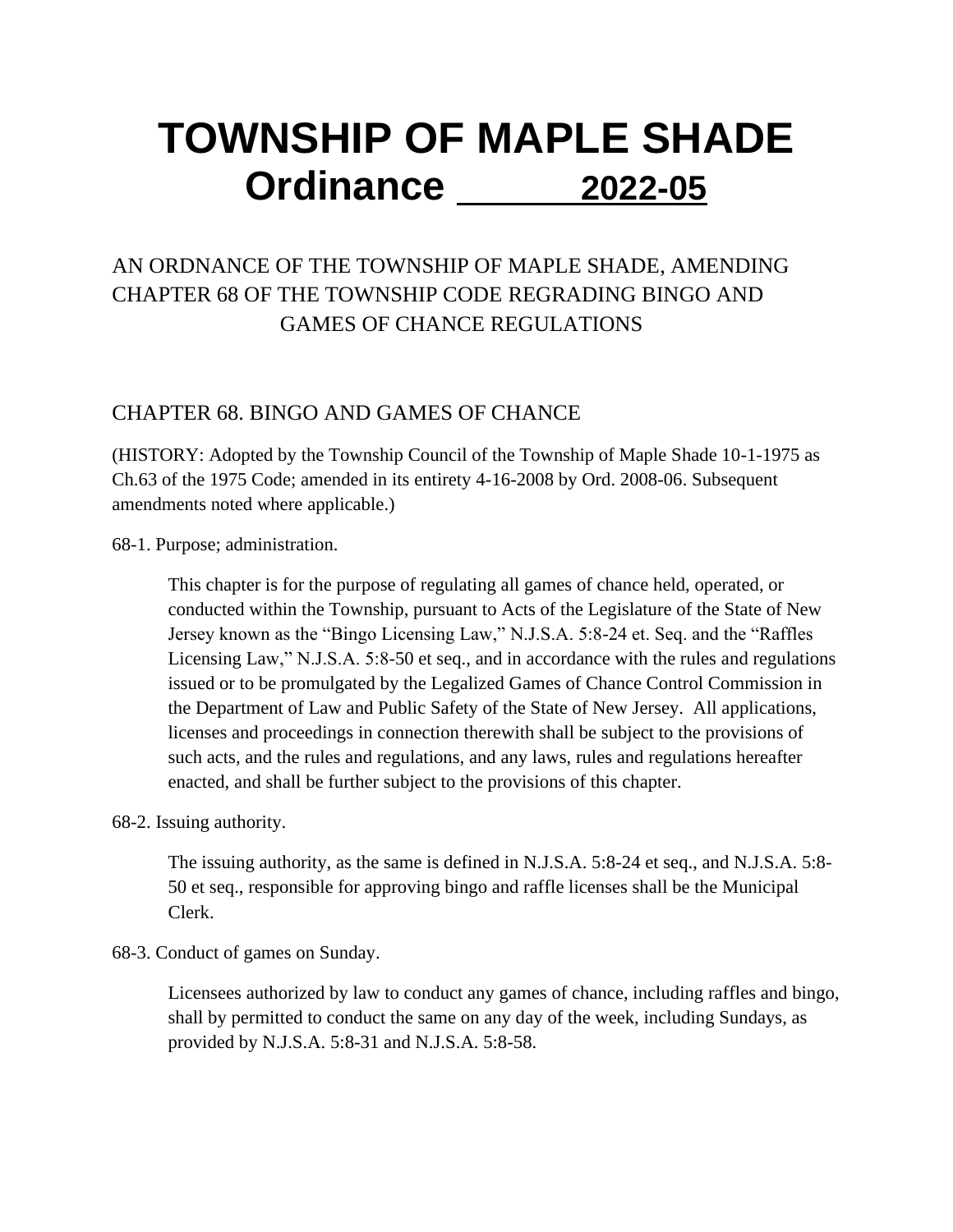#### 68-4. License required.

No person, organization, association, club, fire company or squad shall operate or conduct within the Township of Maple Shade any game of chance, as the same is defined in the Bingo Licensing Law (N.J.S.A. 5:8-24 et seq.) and the Raffles Licensing Law (N.J.S.A. 5:8-50 et seq.) as the same may be hereinafter amended and supplemented, without first obtaining a license issued by the Township of Maple Shade. Said license shall be issued pursuant and subject to the provisions of the aforementioned statutes and the rules and regulations promulgated pursuant thereto or issued thereunder by the LGCCC or its successor.

#### 68-5. Organizations eligible for license.

No license to conduct a game of chance as authorized by law shall be issued to any organization not having a bona fide site established in good faith within the State of New Jersey and actively engaged in serving one or more of the authorized purposes as defined by the rules and regulations of the Legalized Games of Chance Control Commission.

68-6. Application for license.

- 1. Bingo and Raffle Applications shall be filed in quadruplicate with the Municipal Clerk not less than twenty-one (21) days prior to the drawing.
- 2. Copy of the completed application, with two signatures, copy of the registration that was issued by the Legalized Games of Chance, sample ticket, if required, a copy of "Findings and Determinations Statement" (supplied by the Clerk) and the fee payment, to be transmitted within (3) days of action by the local issuing authority to the Control Commission. The forms must be received by the Control Commission at least fourteen (14) days prior to the holding of the first game authorized.
- 3. At least (14) calendar days must lapse between the time the municipality forwards the application and licensing fee to the Control Commission and the time the license is issued. The applicant shall demonstrate, in writing, compliance with the provisions of all applicable laws and regulations.
- 68-7. Investigation; issuance of licenses.

The Municipal Clerk shall, in accordance with the Bingo and Raffle Licensing Laws and in accordance with the rules and regulations issued by the LGCCC, cause an investigation of the qualifications of each applicant and the merits of each application, with due expedition after the filing of the application. If the licensing authority determines that the applicant is duly qualified to be licensed to hold, operate and conduct games of chance, the license can be issued to the applicant for the holding, operation and conduct of the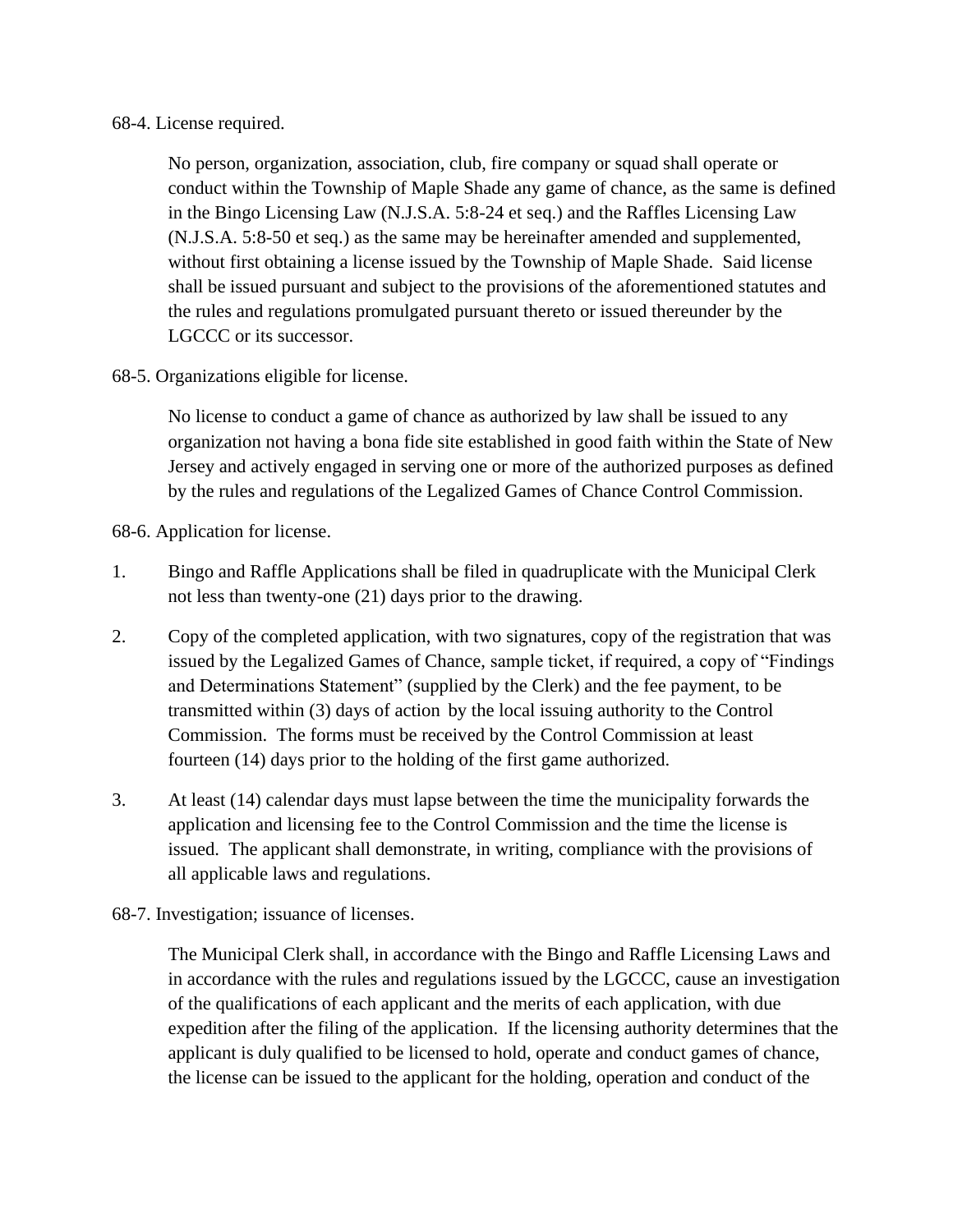specific kind of games of chance applied for, accordingly, upon payment of the license fee or fees.

68-8. Form and contents of license; display.

Each license shall be in such form as shall be prescribed in the rules and regulations promulgated by the LGCCC and shall contain a description of the kind of games of chance authorized to be held, operated and conducted thereunder; a statement of the name and address of the licensee; the names and addresses of the member(s) of the licensee under whom such games of chance will be held, operated and conducted; the number of times or the hours during which such games of chance are authorized to be conducted; the place(s) where and the date(s) and time(s) when such games of chance are to be conducted; the specific purposes to which the entire net proceeds of such games of chance are to be devoted; if any prize(s) is (are) to be offered and given in cash, a statement of the amounts of the prizes authorized so to be offered and given; and any other information which may be required by said rules and regulations to be obtained therein, and each license issued for the conduct of any game or games of chance shall be conspicuously displayed at the place where the same is to be conducted at all times during the conduct thereof.

68.9. Suspension or revocation of license.

The governing body, pursuant to N.J.S.A. 5:8-30 and N.J.S.A. 5:8-57, may suspend and revoke any issued bingo or raffle license, after a hearing, for any violation of this chapter or state law. The governing body may suspend the operation of a bingo or raffle pending hearing, in which case a hearing must be held within five (5) days after such action. Notice of a hearing shall be served personally upon an officer of the licensee or the member in charge of the conduct of the bingo or raffle or sent by registered mail or certified mail to the licensee at the address shown on the license. All decisions and findings by the governing body regarding the suspension or revocation of a bingo or raffle license shall be in writing.

#### 68.10. Fees.

Fees for games of chance shall be as set forth in Chapter 88, Fees.

#### 68.11. Violation and penalties.

Penalties for violation of this chapter shall be as provided in Chapter 1, General Provisions, Article II, Penalties for Violations, or as provided in the New Jersey Administrative Code.